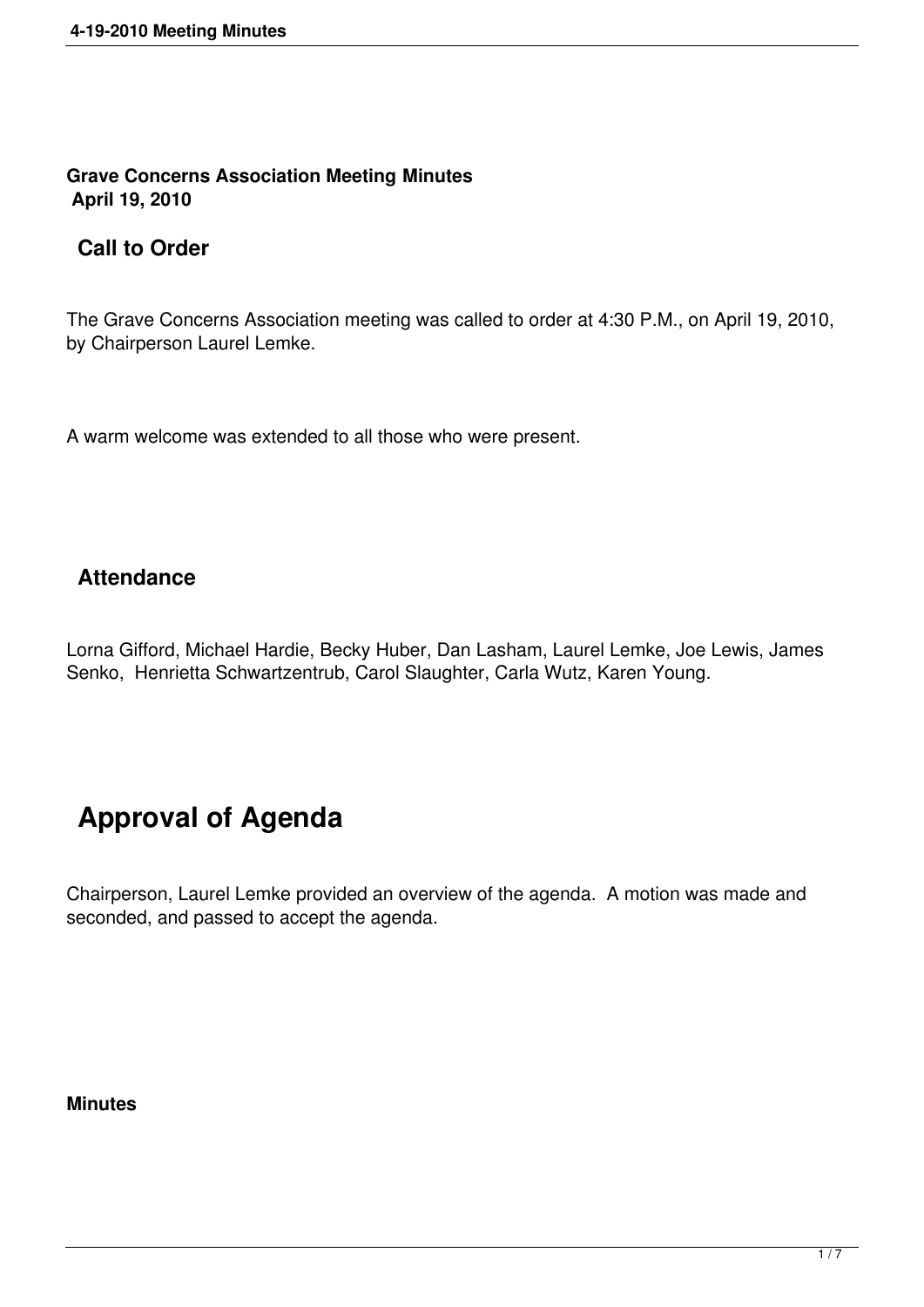The minutes of the March 15, 2010 meeting were read by the secretary. There were no additions or deletions.

A motion was made and seconded, and passed to accept the minutes as read.

## **Treasurer's Report**

The Treasurer's Report was given by Chairperson, Laurel Lemke.

End of MARCH 2010

WSH 3572.96

America's FCU checking \$15,573.57

America's FCU Savings \$ 50.01

**Grand Total** \$ 16,196.54

A motion was made and seconded to accept the Treasurer's report and to pay the bills that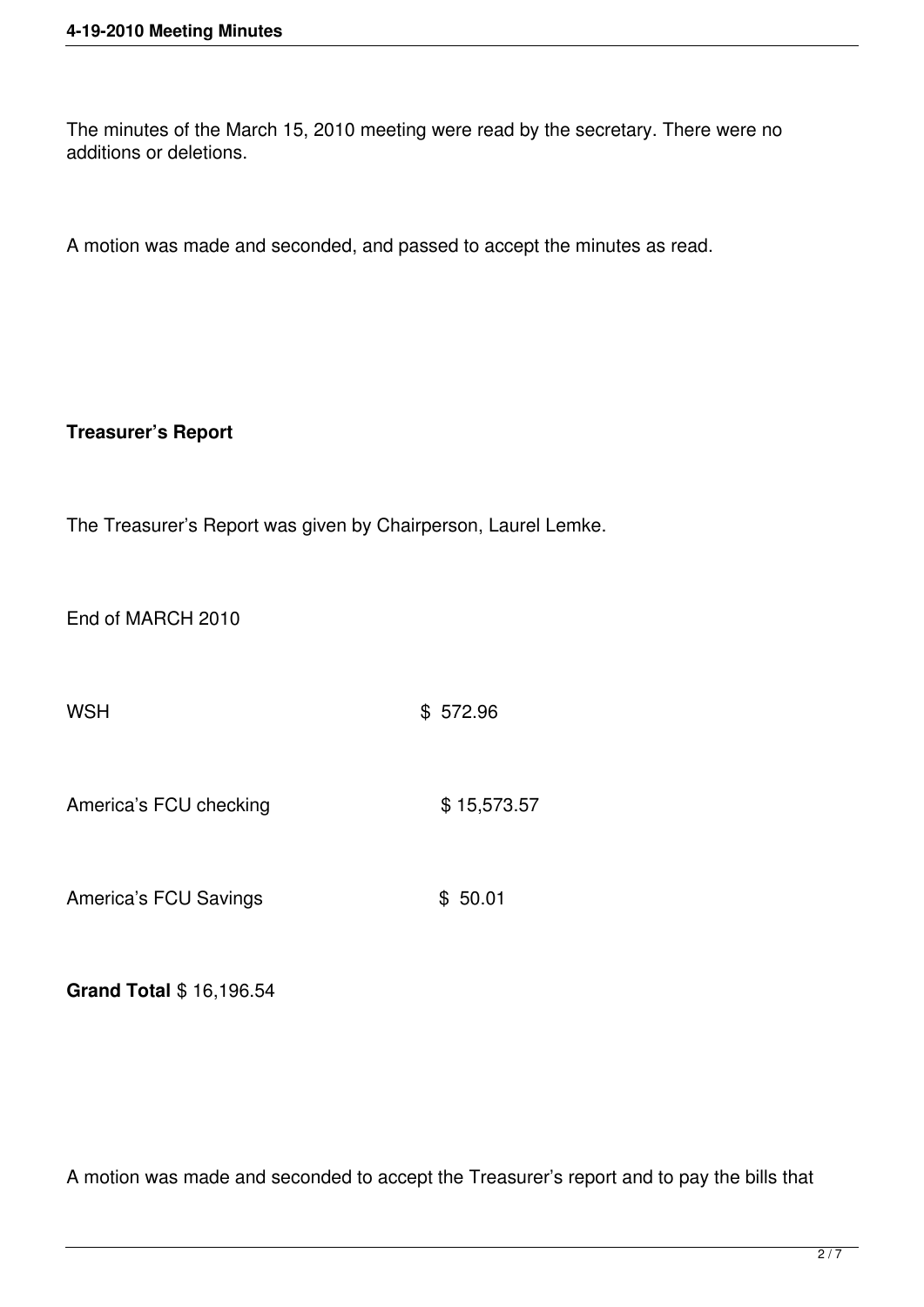need to be paid.

(To that date April, \$190.00 in donations, uncleared check of \$766.30 to Columbia Manufacturing for flag pole and State of Washington flag, uncleared check #1065 to Rosemary Chaput)

## **Committee Reports**

 *Event Planning Committee* **– Laurel reported that Chairperson Rosemary Chaput made the arrangements for the 43 headstones to be delivered to the cemetery by Mt. View Funeral Home. Carla Wutz is in charge of going out the day before and flagging the grave sites where the stones will be installed. Lorna Gifford will provide refreshments. Laurel reported that there will be volunteers from Emmanuel Lutheran Church and a group of Boy Scouts. The Reverend Patty Becker will be available to provide a small memorial for the family of Byus Neese # 807.** 

## *Historical Committee:* **This committee needs a chairman.**

Project needs: documentation of events, scrapbook & photographs. There was nothing to report as the committee has not met with Laurel to go through the materials which have been collected..

*Research Committee* **Chairperson–**Becky Huber continues to investigate whether have any of the former patients buried along the perimeter of the cemetery were veterans, who would be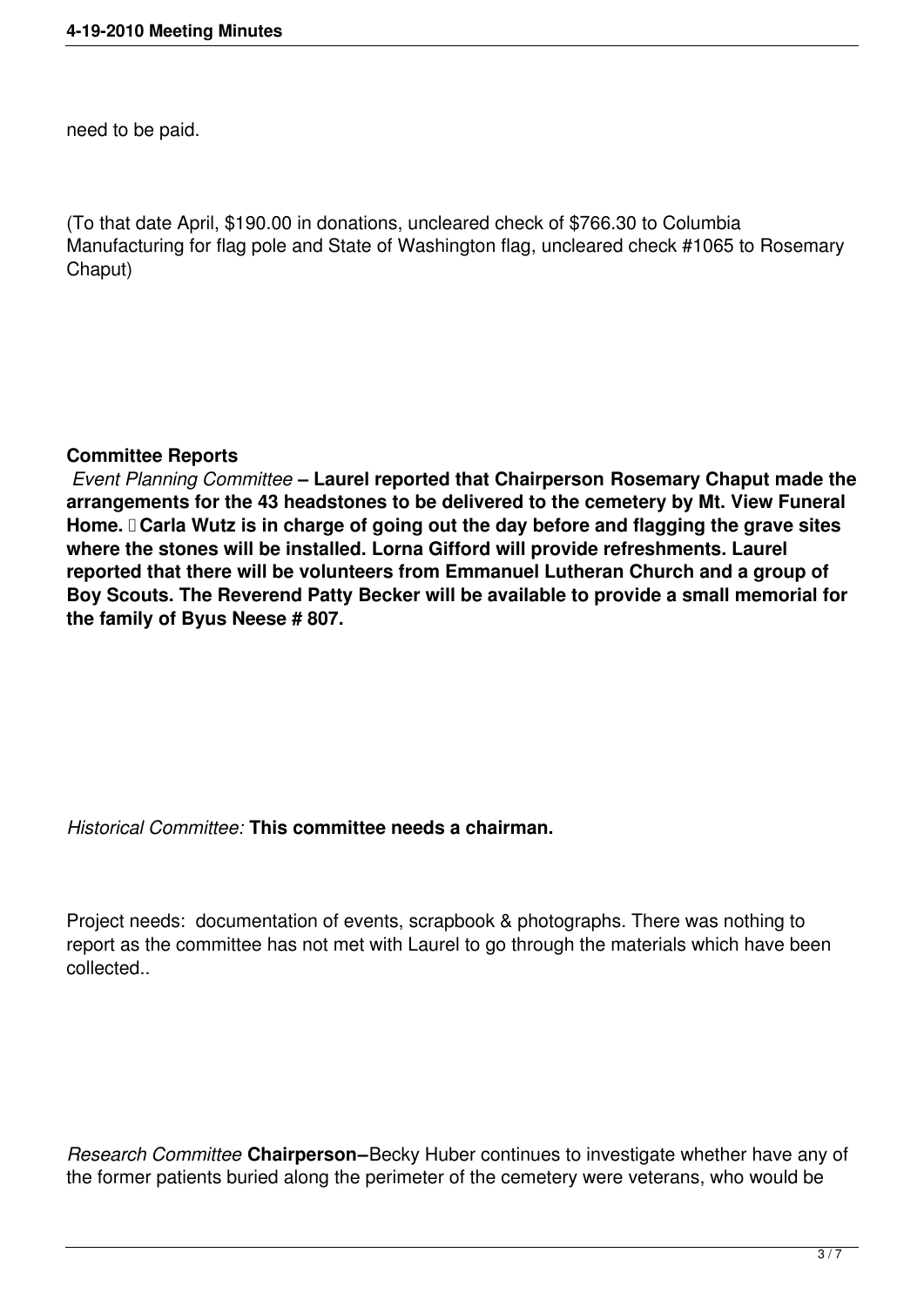able to have military markers. Becky and Carla Wutz indicated they together on looking through the Armed Forces National Archives.

*Fundraising Committee Chairperson-* **Lorna Gifford, Allan Bornstine**  Projects: On-going fundraising. Lorna discussed options and ideas for future fundraising projects. She announced another spaghetti feed at Casa Mia on April 28<sup>th</sup> to provide a Modern Woodman Hometown "Hero's Award" to the Grave Concerns Association. This will provide a \$100.00 award to the Grave

Concerns Association. Becky Huber donated a pair of tickets for Lakewood Historical Society's *Max is Back*

for a fundraiser at the event

*.*

*Volunteer Coordinator/Committee* Michael Hardie reported that he is coordinating a volunteer network. He will contact the United Way and will create a way to document volunteer hours.

*Publicity Committee* Laurel recommended that a GCA banner be made to use at events, including helping to identify our meetings in Quarters 2 . An updated brochure also needs to be done. Michael indicated that the designs should have pertinent information on the upper third of the front panel of the brochure.

A motion was made, seconded and approved to set aside up to \$500. to cover the cost of a banner and the brochures. Michael Hardie will look into the program design for the brochure. Lorna Gifford will research the banner. Laurel explained that an article will be in the Suburban times and will cover the April 24<sup>th</sup> event.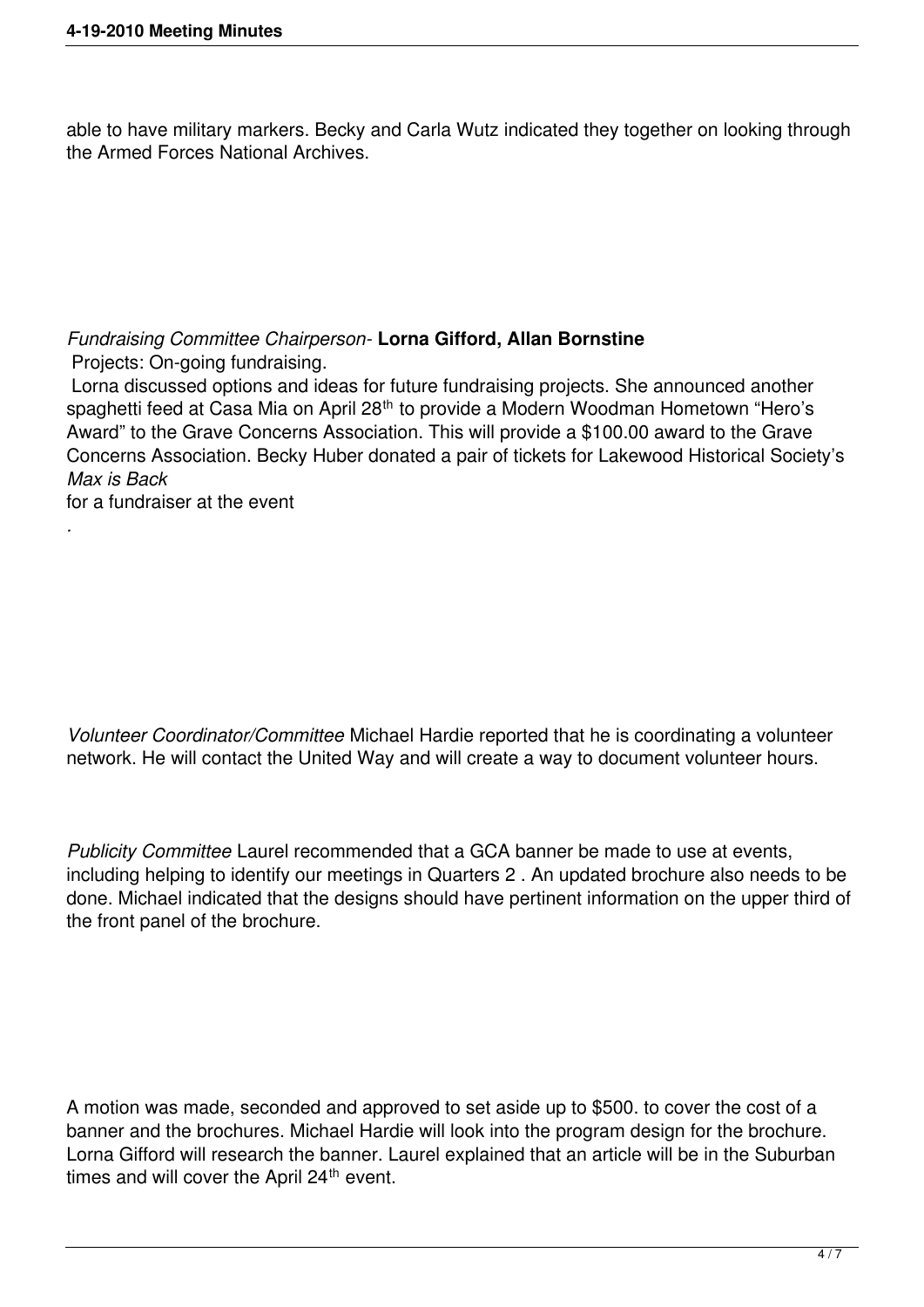GCA would like to have a "give away" for the May event. We discussed several options for give aways (pens, buttons, window decals, bracelets, reprint of out article that ran in the Associated Press). The item needs to have OptumHealth's logo. A motion was made seconded and approved to spend \$200 on the giveaway items.

#### **Old Business**

Flag Pole-has been ordered, the hole will be dug on April 22<sup>nd</sup>.

Park Benches –It was reported that the city wants a particular type of bench installed in the park. Further research is currently underway.

Museum-We have the opportunity to have a spot at the Western State Hospital museum. We need to be thinking about what we would like our exhibit to look like. The Historical committee has been asked to work on the project.

#### **New Business**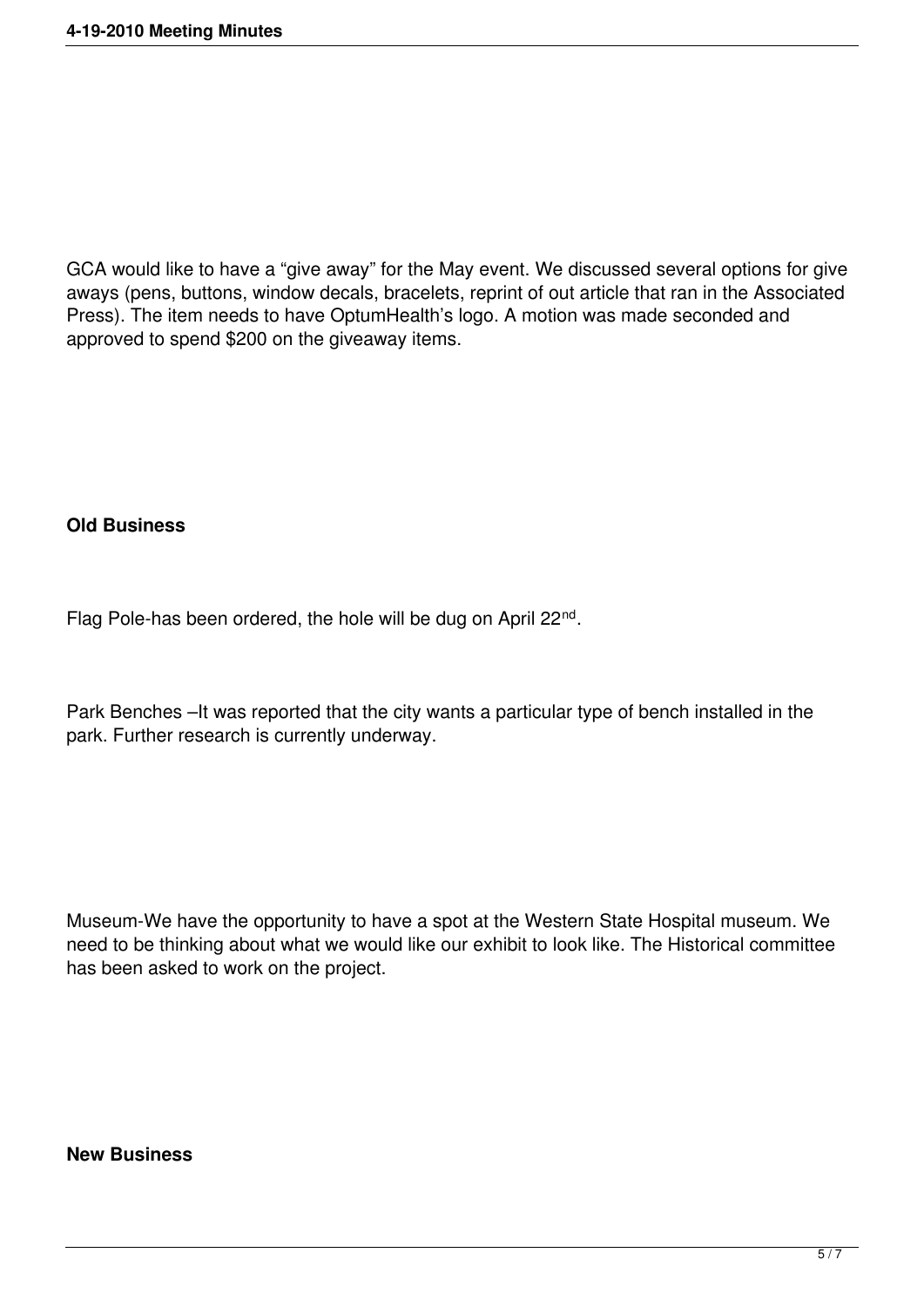Laurel reported that she contracted with Ruth Soto, who has a business called "The Office Zone" to assist with QuickBooks setup and support. She will help get the paperwork complete for 2009, to be ready for tax preparation. Ruth Soto worked three hours to date (at \$25/hr nonprofit rate for a total of \$75 to date). More work needs to be done on our 2009 records. A motion was made and passed to approve up to \$150.00 on book keeping assistance.

Markers have been ordered and the family of Byrus Neese will be at the cemetery on April 24<sup>th</sup> for a small memorial.

Lorna explained that Modern Woodmen has a Plant a Tree Program. She wanted to know whether GCA wanted to plant trees at the cemetery. Laurel provided some background on two tree plantings (2000 and 2001) that failed to thrive and a plan to do create a prairie and oak tree planting that was not completed. Jim Senko explained that we have 1/3 rd acre along the fence where we might plant tree. The discussion was tabled until the next meeting.

## **Announcements**

Lakewood Parks Appreciation Day April 24, 2010 (9:00 AM).

**[Home Town Hero Award & Spagh](http://www.wshgraveconcerns.org/component/jcalpro/view/26/12.html)etti Dinner** at Casa Mia April 28<sup>th</sup> (6:00 PM).

**Lakewood Historical Society Fundraiser,** May1, 2010**,** "Max is Back" vaudeville show.